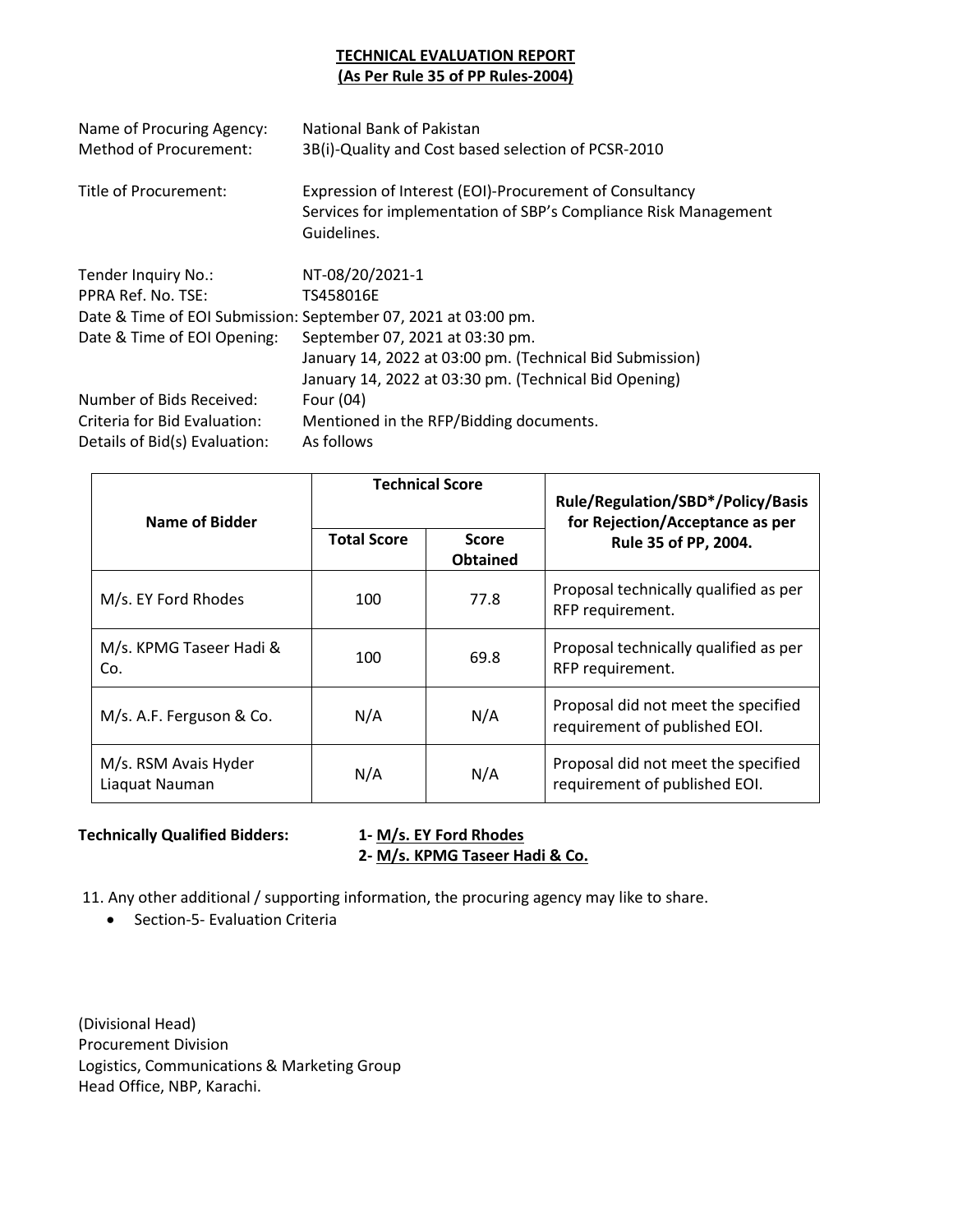#### EVALUATION CRITERIA

- a. NBP's Cross Functional Team for CRM Project shall review and evaluate technical proposals on the basis of responsiveness to this RFP applying below mentioned evaluation criteria. Each technical proposal shall be given a score. A proposal shall be rendered nonresponsive at this stage if it substantially does not respond to requirements of this RFP, which also means that proposal failed to achieve minimum technical score. NBP will not make any changes in the evaluation criteria after all the proposals have been received.
- b. Financial proposals of the applicants, whose technical proposals are responsive, will only be opened for evaluation, comparison and determination of the successful applicant.
- c. The overall evaluation score will be based on combination of technical and financial score calculated on the basis of the following formula:
	- Technical Score = (Technical Score of Applicant / Max Score for Technical Proposal) x 100
	- Financial Score = (Lowest bid offered among all proposals qualified in technical proposal / bid offered by the applicant) x100
	- Total Score = Technical Score x 80% + Financial Score x 20%
- d. Technical Proposal will be evaluated on the following three primary factors.
	- Expertise of the Firm's offices from where the proposed team originates.
	- Proposed Methodology, Approach and Implementation Plan
	- Proposed Local Team

**Technical Proposal Evaluation:**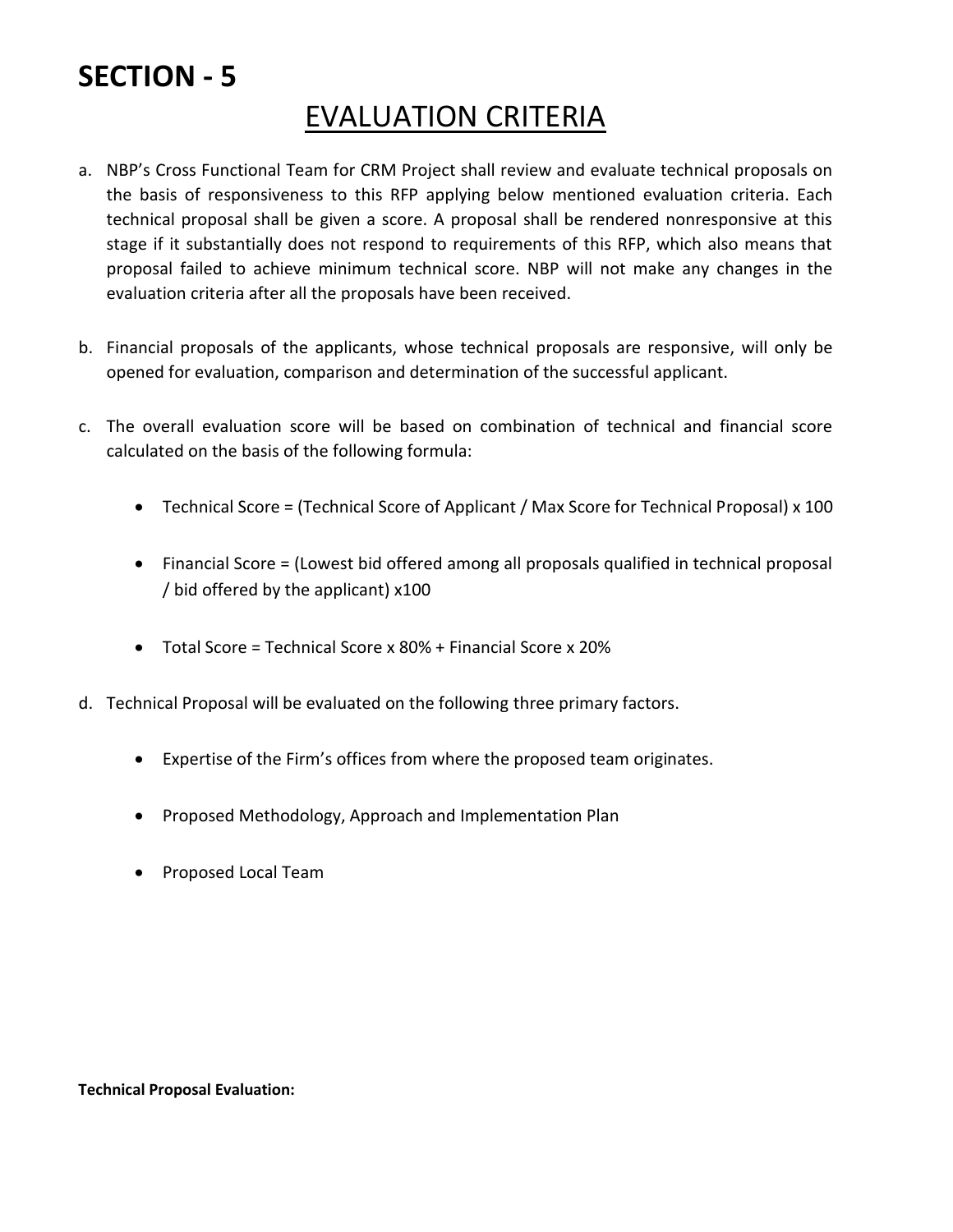| Ref.           | Area                                                                                                                                                                                                                                                                                                                                                                                                                                                      | <b>Score</b>   | <b>Applicant</b><br><b>Feedback</b><br>(Yes/No) | <b>Ref in RFP</b> |
|----------------|-----------------------------------------------------------------------------------------------------------------------------------------------------------------------------------------------------------------------------------------------------------------------------------------------------------------------------------------------------------------------------------------------------------------------------------------------------------|----------------|-------------------------------------------------|-------------------|
| A              | <b>Mandatory Requirements</b>                                                                                                                                                                                                                                                                                                                                                                                                                             |                |                                                 |                   |
| $\mathbf{1}$   | Applicant should have at least 10 partners.                                                                                                                                                                                                                                                                                                                                                                                                               | Mandatory      |                                                 |                   |
| $\overline{2}$ | Applicant should be an audit firm in the list of<br>practicing firms having satisfactory QCR rating<br>prescribed<br>by<br>the<br>Institute<br>of Chartered<br>Accountants of Pakistan and should be in the list<br>of category 'A' in SBP Panel of Auditors. Copy of<br>/ enlistment<br>certificate<br>for<br>registration<br>ascertaining the legal entity status of the<br>Consultant firm attested by the Partner/CEO/CFO<br>should also be attached. | Mandatory      |                                                 |                   |
| $\overline{3}$ | Applicant should provide a copy of valid Income<br>Tax Registration Certificate/ Valid General Sales<br>Tax Registration and Active Tax Payer Certificate<br>attested by the Partner/CEO/CFO. Copy of Valid<br>Registration certificate in case of any other<br>applicable taxes (if any) attested by the<br>Partner/CEO/CFO should also be provided by the<br>Applicants.                                                                                | Mandatory      |                                                 |                   |
| $\overline{4}$ | Applicant should provide an undertaking on non-<br>judicial stamp paper stating that "the firm is not<br>blacklisted by any of Provincial or Federal<br>Government Department, Agency or Autonomous<br>body or Private Sector Organization anywhere in<br>Pakistan".                                                                                                                                                                                      | Mandatory      |                                                 |                   |
| 5              | The Applicant must have net profit of above PKR<br>100 million each in last three (3) years (2018-20).                                                                                                                                                                                                                                                                                                                                                    | Mandatory      |                                                 |                   |
| B              | Experience/ expertise of the Firm in:                                                                                                                                                                                                                                                                                                                                                                                                                     | 20             |                                                 |                   |
| $\mathbf{1}$   | Compliance<br><b>Risk</b><br>Management<br>experience<br>(particularly compliance RCSA) with multinational<br>banks or Top 10 Banks in Pakistan. (client's<br>position to be assessed on the basis of total asset<br>size as at December 31, 2019).                                                                                                                                                                                                       | 8              |                                                 |                   |
| $\overline{2}$ | BPR, Internal Controls, systems advisory and other<br>related projects                                                                                                                                                                                                                                                                                                                                                                                    | 5              |                                                 |                   |
| 3              | <b>Conducting Operational Risk RCSA</b>                                                                                                                                                                                                                                                                                                                                                                                                                   | $\overline{7}$ |                                                 |                   |
| B              | <b>Approach / Methodology</b>                                                                                                                                                                                                                                                                                                                                                                                                                             | 40             |                                                 |                   |
| $\mathbf{1}$   | Coverage of RFP requirements                                                                                                                                                                                                                                                                                                                                                                                                                              | 5              |                                                 |                   |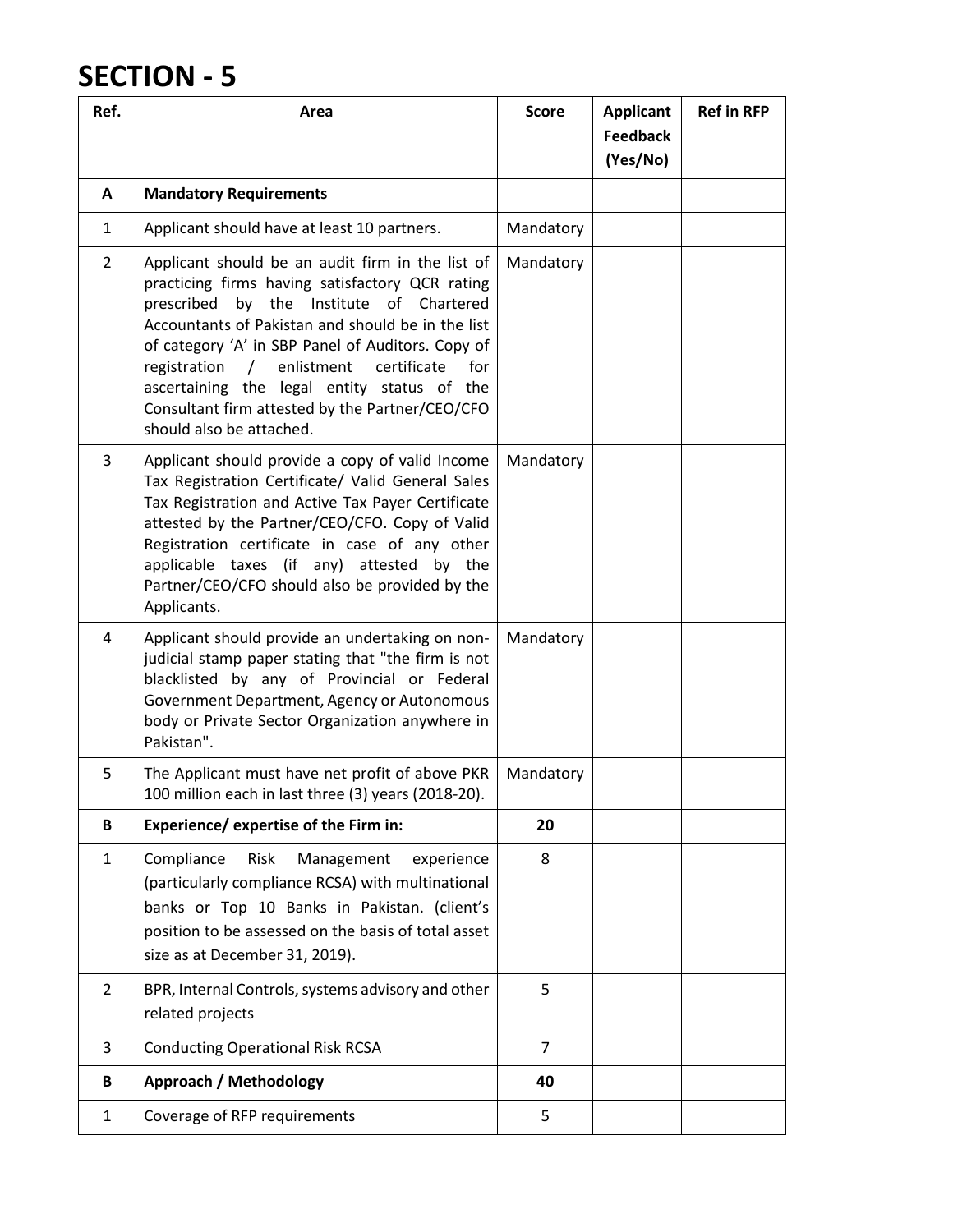| Ref.           | Area                                                                                                                                                                                                                                                                                                                                                                                                                                                                                                                                              | <b>Score</b> | <b>Applicant</b><br><b>Feedback</b><br>(Yes/No) | <b>Ref in RFP</b> |
|----------------|---------------------------------------------------------------------------------------------------------------------------------------------------------------------------------------------------------------------------------------------------------------------------------------------------------------------------------------------------------------------------------------------------------------------------------------------------------------------------------------------------------------------------------------------------|--------------|-------------------------------------------------|-------------------|
| $\overline{2}$ | Depth and quality of approach, deliverables and<br>prototypes                                                                                                                                                                                                                                                                                                                                                                                                                                                                                     | 25           |                                                 |                   |
| 3              | Presentation on the proposal                                                                                                                                                                                                                                                                                                                                                                                                                                                                                                                      | 10           |                                                 |                   |
| C              | <b>Proposed Local Team</b>                                                                                                                                                                                                                                                                                                                                                                                                                                                                                                                        | 40           |                                                 |                   |
| $\mathbf{1}$   | Profile of the Team Lead                                                                                                                                                                                                                                                                                                                                                                                                                                                                                                                          | 10           |                                                 |                   |
|                | Knowledge and experience of the<br>$\bullet$<br>lead<br>in<br>compliance<br>risk<br>team<br>management in Pakistan (particularly<br>conducting<br>Compliance<br>risk<br>in<br>assessment/RCSA)<br>Knowledge and experience of the<br>٠<br>lead in banking sector<br>team<br>in<br>Pakistan, in related<br>projects<br>of<br>governance, risk, compliance, BPR/<br>process improvement, internal control<br>and system advisory<br>Knowledge and experience of the<br>٠<br>team lead in conducting Operational<br>Risk RCSAs for banks in Pakistan |              |                                                 |                   |
| $\overline{2}$ | Profile of the rest of the team                                                                                                                                                                                                                                                                                                                                                                                                                                                                                                                   | 15           |                                                 |                   |
| 3              | Knowledge and experience of the<br>team in compliance risk management<br>in Pakistan (particularly in conducting<br>Compliance risk assessment/RCSA)<br>Knowledge and experience of the<br>team in banking sector in Pakistan, in<br>related projects of governance, risk,<br>compliance,<br>BPR/<br>process<br>improvement, internal control and<br>system advisory<br>Knowledge and experience of the<br>team in conducting Operational Risk<br><b>RCSAs for banks in Pakistan</b><br>Knowledge and experience of the team in                   | 15           |                                                 |                   |
|                | providing Functional System Consultancy for<br>development of Compliance or Operational Risk<br>Management system for a bank                                                                                                                                                                                                                                                                                                                                                                                                                      |              |                                                 |                   |
| <b>Total</b>   |                                                                                                                                                                                                                                                                                                                                                                                                                                                                                                                                                   | 100          |                                                 |                   |